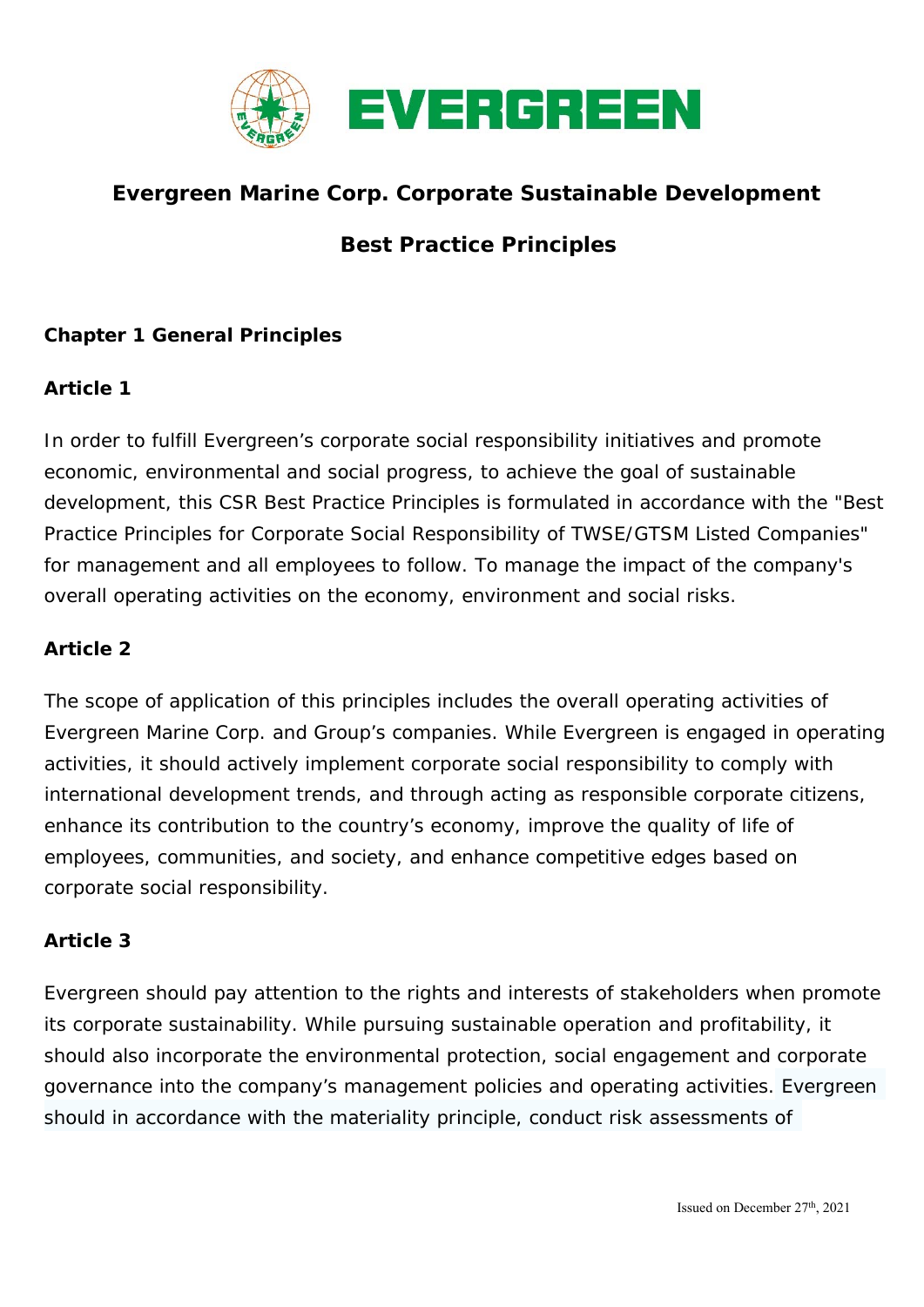

environmental, social and corporate governance issues pertaining to company operations and establish the relevant risk management policy or strategy.

#### **Article 4**

To implement corporate sustainability initiatives, Evergreen follows the principles below:

- 1. Implement corporate governance.
- 2. Develop a sustainable environment.
- 3. Maintain social welfare.
- 4. Strengthen the disclosure of corporate sustainability information.

#### **Article 5**

Evergreen should consider the relevant development trends of sustainability for domestic and foreign as well as the core business of the company for the company itself and the group, also consider the impact of the company's overall operating activities on the stakeholders, etc., and formulate corporate sustainability policies, related management and promotion plans for board of directors approval.

When a shareholder proposes a proposal involving corporate sustainable development, the board of directors of the company may put it as board meeting agenda.

#### **Chapter 2 Exercising Corporate Governance**

#### **Article 6**

Evergreen follows the Corporate Governance Best Practice Principles, Ethical Corporate Management Best Practice Principles and Code of Ethics Conduct for TWSE/GTSM Listed Companies to establish an effective governance structure and related ethical standards to improve corporate governance.

#### **Article 7**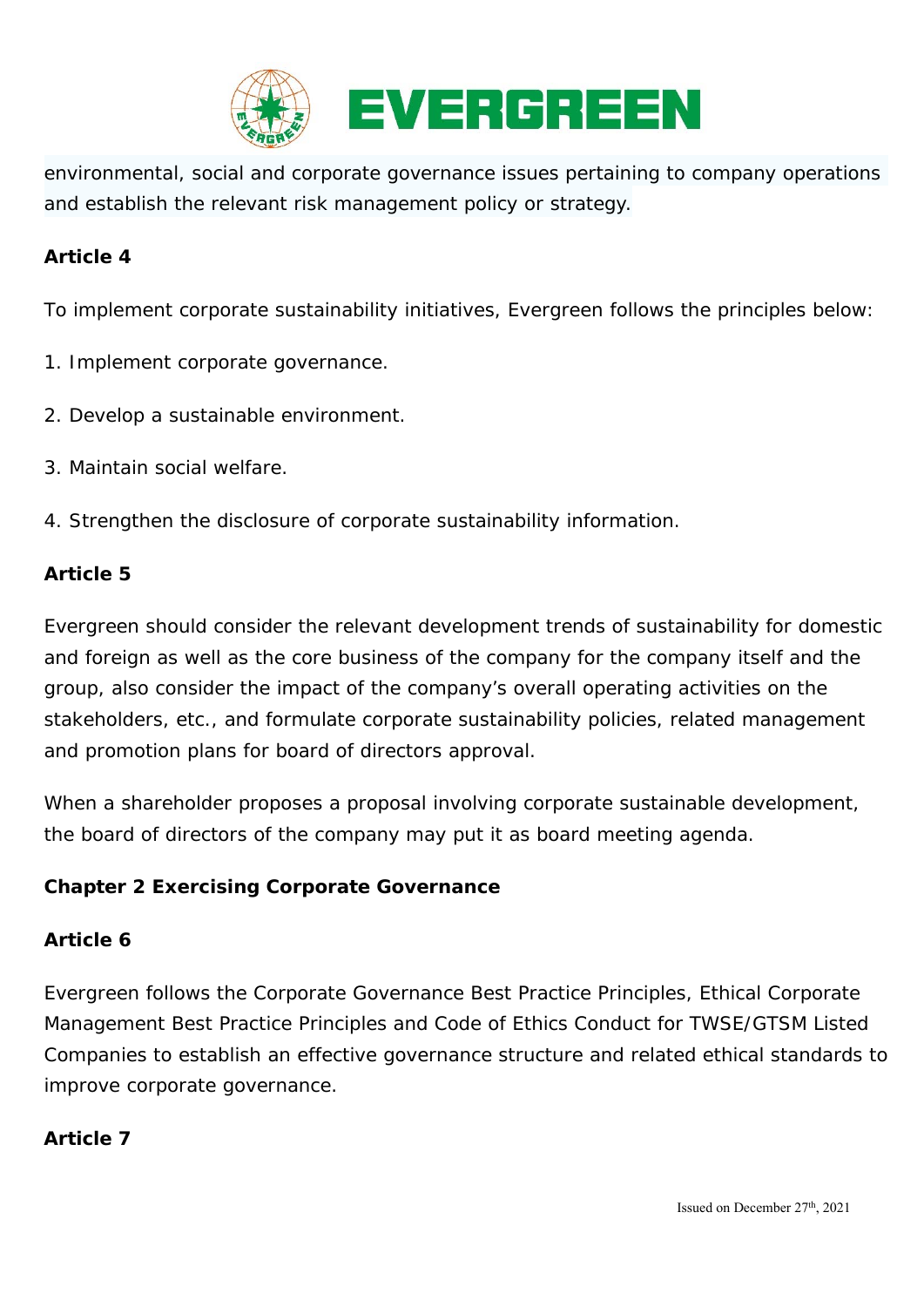

Board of directors of Evergreen should perform the duty of care of a good administrators to urge the company to perform corporate sustainability, and review its implement effectiveness and continuous improvement to ensure the implementation of corporate sustainability policies.

The board of directors of the company shall fully consider the interests of stakeholders and include the following items when performing corporate sustainability:

- 1. Propose the company's corporate sustainability mission or vision, and formulate corporate sustainability policies.
- 2. Incorporate corporate sustainability into the company's operating activities and development direction, and approve the company's concrete promotion plan for corporate sustainability.
- 3. Ensure the real-time and correctness of the company's corporate sustainability related information disclosure.

The company's economic, environmental and social issues arising from operating activities should be handled by the senior management authorized by the board of directors and report the handling situation to the board of directors, and its operation handling process and all relevant responsible personnel should be specific and clear.

### **Article 8**

Evergreen shall regularly organize education and training for fulfilling corporate sustainability as necessary, including publicizing the second item of the preceding article.

#### **Article 9**

In order to improve the management of corporate sustainability, Evergreen Marine Corporate Sustainability Committee is responsible for promoting corporate sustainability. The dedicated unit responsible for the company's corporate sustainability policy or related management plan and the promotion and implementation of the plan, and regularly report to the board of directors.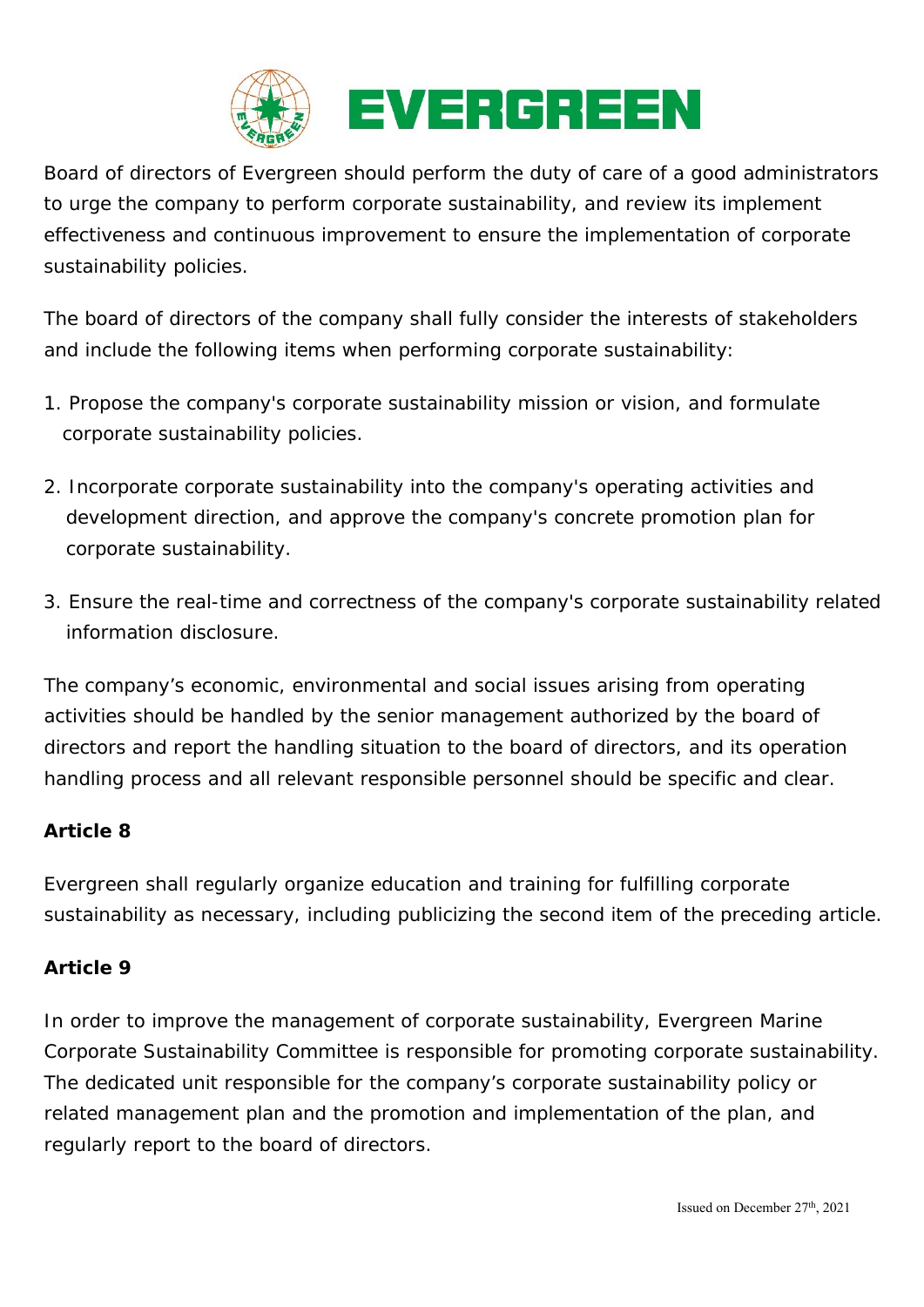

The company should formulate a reasonable salary and remuneration policy to ensure that the remuneration plan can meet the organization's strategic goals and the interests of stakeholders.

The company's employee performance appraisal system should be integrated with the corporate sustainability policy, and a clear and effective reward and punishment system should be established.

# **Article 10**

Evergreen should respect the rights and interests of stakeholders, identify the company's stakeholders, and set up stakeholder zone on the company's website; through appropriate communication methods, understand the reasonable expectations and needs of stakeholders, and appropriately respond to the importance of their concerns for corporate sustainability issues.

# **Chapter 3 Fostering a Sustainable Environment**

### **Article 11**

Evergreen shall follow environmental regulations and international standards, appropriately protect the natural environment, and commit to achieving the goal of environmental sustainability when perform operational activities and internal management.

### **Article 12**

Evergreen shall endeavor to utilize all resources more efficiently and use renewable materials which have a low impact on the environment to improve sustainability of natural resources.

#### **Article 13**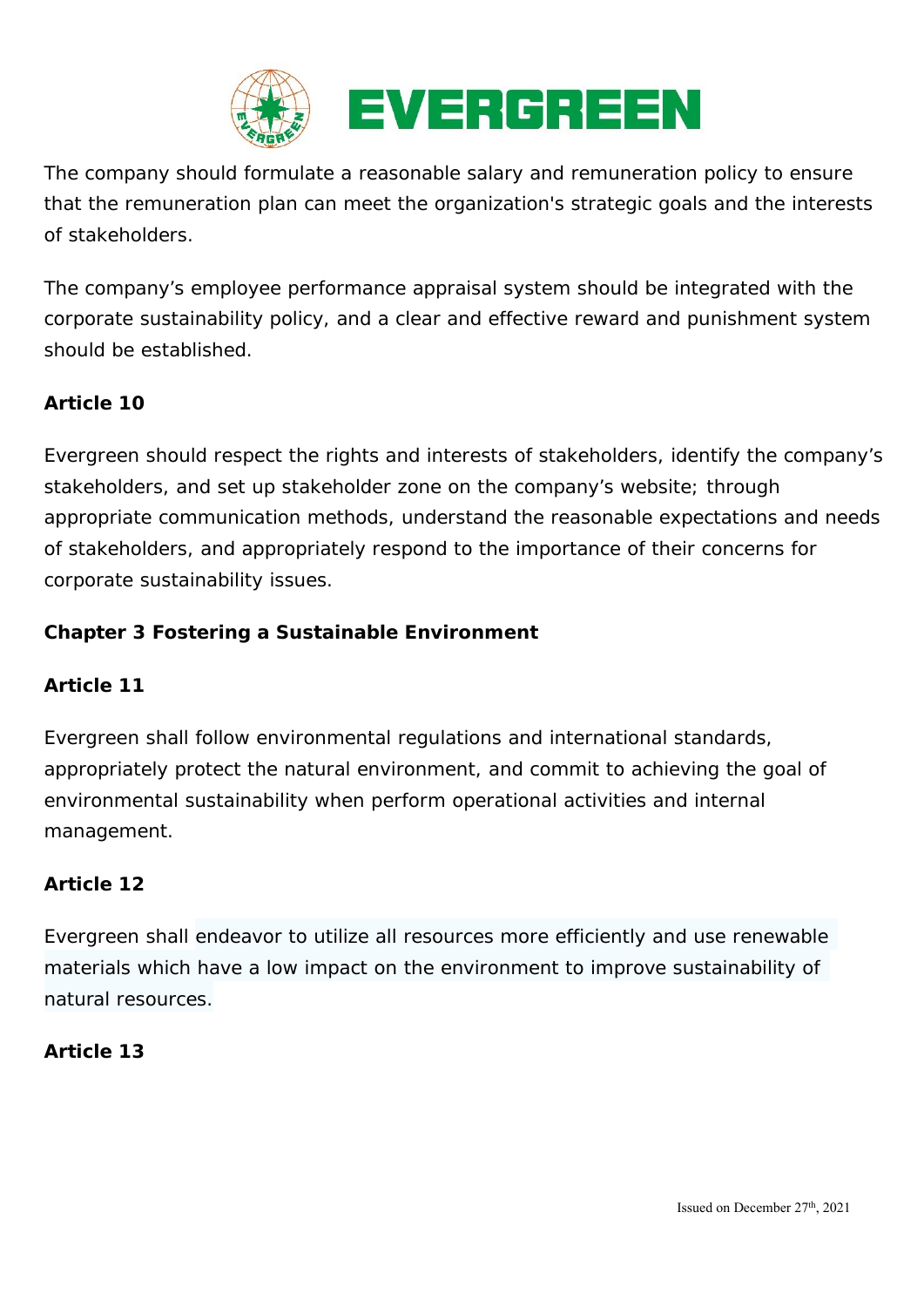

Evergreen should establish an appropriate environmental management system in accordance with the characteristics of the maritime industry. The system should include the following items:

- 1. Formulate concrete plans or action plans and other measures, regularly review the effectiveness of their operations.
- 2. Establish measurable environmental management sustainability goals and review regularly.
- 3. Develop concrete plans or action plans and other measures, and regularly review the effectiveness of their operations.

### **Article 14**

Evergreen shall, as necessary, set up a dedicated environmental management unit to formulate, promote and maintain related environmental management systems and action plans, and regularly organize environmental training courses.

#### **Article 15**

Evergreen should consider the impact of ship operations on ecological and to publicize concept of sustainable consumption, and follow the following principles such as procurement, operation and service provision activities to reduce the impact of company operations on the natural environment and humans:

- 1. Reduce the consumption of resources and energy by the provision of services.
- 2. Reduce the discharge of pollutants, toxic substances and wastes, and properly handle wastes.
- 3. Maximize the sustainable use of renewable resources.
- 4. Extend the durability of operating assets.
- 5. Increase the efficiency of the service.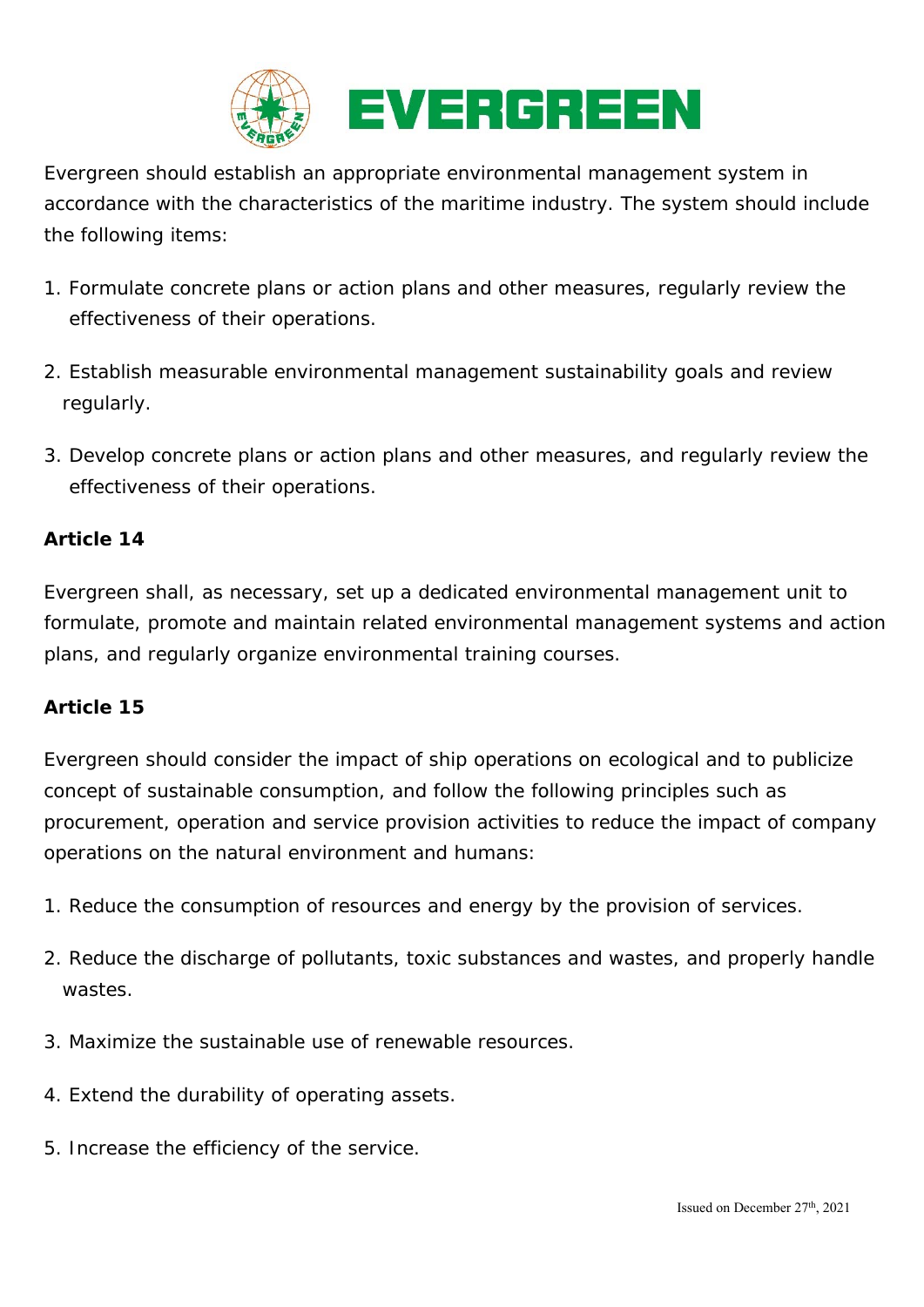

# **Article 16**

Evergreen should strengthen relevant environmental protection treatment facilities to avoid pollution of water, air and land; and do its best to reduce the adverse effects on human health and the environment, and adopt the best available pollution prevention and control technology, and formulate relevant management measures.

### **Article 17**

Evergreen should assess the current and future potential risks and opportunities that climate change may present to enterprises and to adopt climate related measures. also adopt domestic and international standards or guidelines to carry out corporate greenhouse gas inventories and disclose them. The scope should include:

- 1. Direct greenhouse gas emissions: The source of greenhouse gas emissions is owned or controlled by the company.
- 2. Indirect greenhouse gas emissions: emissions resulting from the generation of externally purchased or acquired electricity, heating, or steam.
- 3. Other indirect emissions: The emissions generated by company activities are not indirect energy emissions, but come from emission sources owned or controlled by other companies.

The company should compile statistics on greenhouse gas emissions, volume of water consumption and total weight of waste and to establish policies for energy conservation, carbon and greenhouse gas reduction, reduction of water consumption or management of other wastes. The companies' carbon reduction strategies should include obtaining carbon credits and be promoted accordingly to minimize the impact of their business operations on climate change.

### **Chapter 4 Preserving Public Welfare**

**Article 18**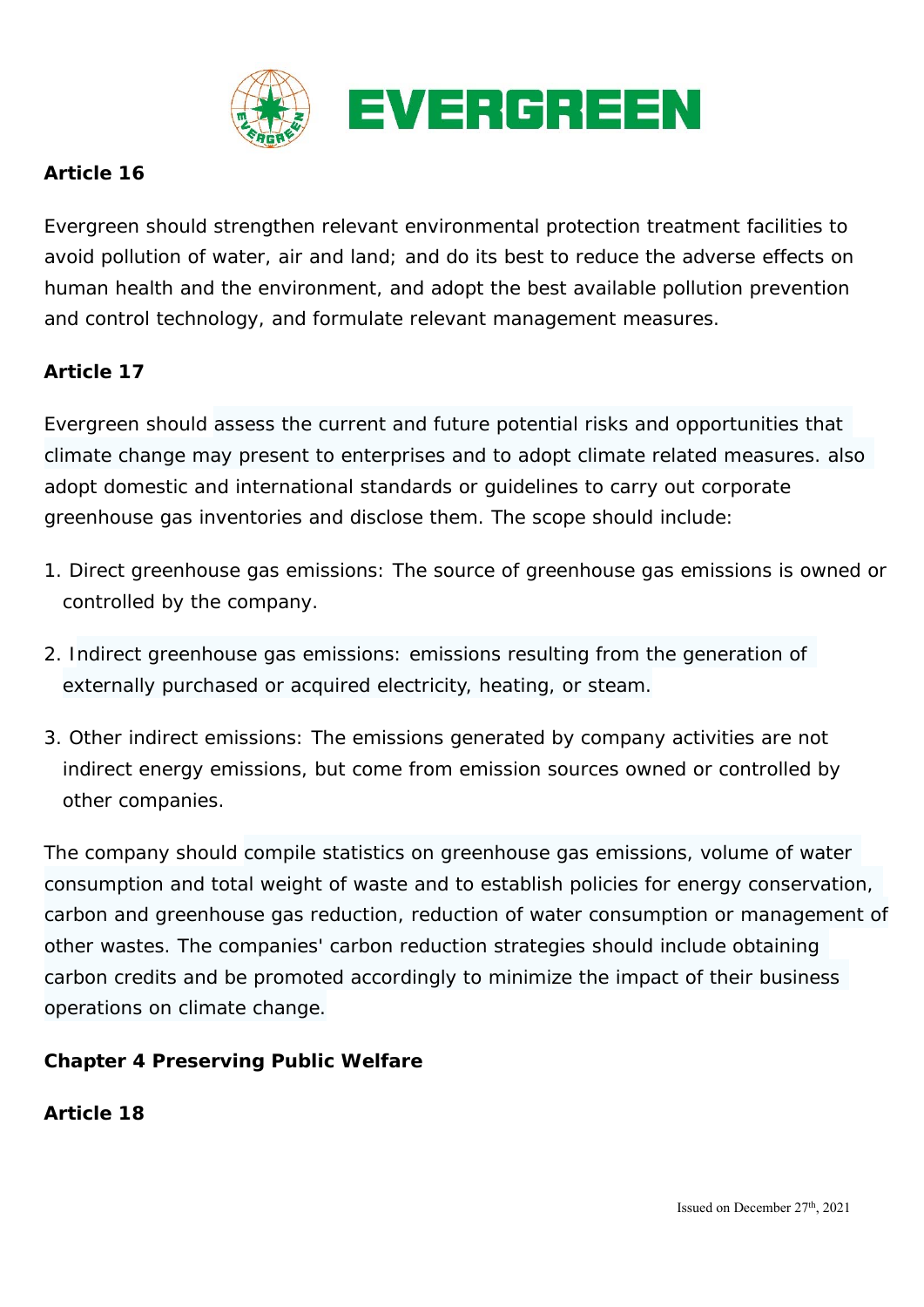

Evergreen shall abide by relevant laws and regulations, and comply with international human rights conventions, such as gender equality, right to work, and the prohibition of discrimination.

In order to fulfill the responsibility of protecting human rights, the company shall formulate management policies related to the protection of human rights in operation activities and internal management on handling procedures, and when human rights violations are incurred, the handling procedures for the interested parties involved should be disclosed.

The company shall comply with internationally recognized labor human rights, such as freedom of association, the right to collective bargaining, caring for disadvantaged groups, prohibiting child labor, elimination all forms of forced labor, elimination employment discrimination, etc., and confirm that its human resources utilization policies are free of gender, race, social and economic class, age, marital and family status, etc., so as to implement employment, employment conditions, salary, benefits, training, equality and fairness of evaluation and promotion opportunities.

The company's operating activities and management system must not endanger labor rights. For matters that endanger labor rights, the company should provide an effective and appropriate grievance mechanism ensures that the grievance process is equal and transparent. The complaint channel should be concise, convenient, unobstructed and would be responded appropriately.

### **Article 19**

Evergreen should provide employees with information to enable them to comprehend the labor laws of their country and their rights.

### **Article 20**

Evergreen shall provide employees with a safe and healthy working environment, including providing necessary health and first aid facilities, and is committed to reducing hazard factors to the safety and health of employees to prevent occupational disasters.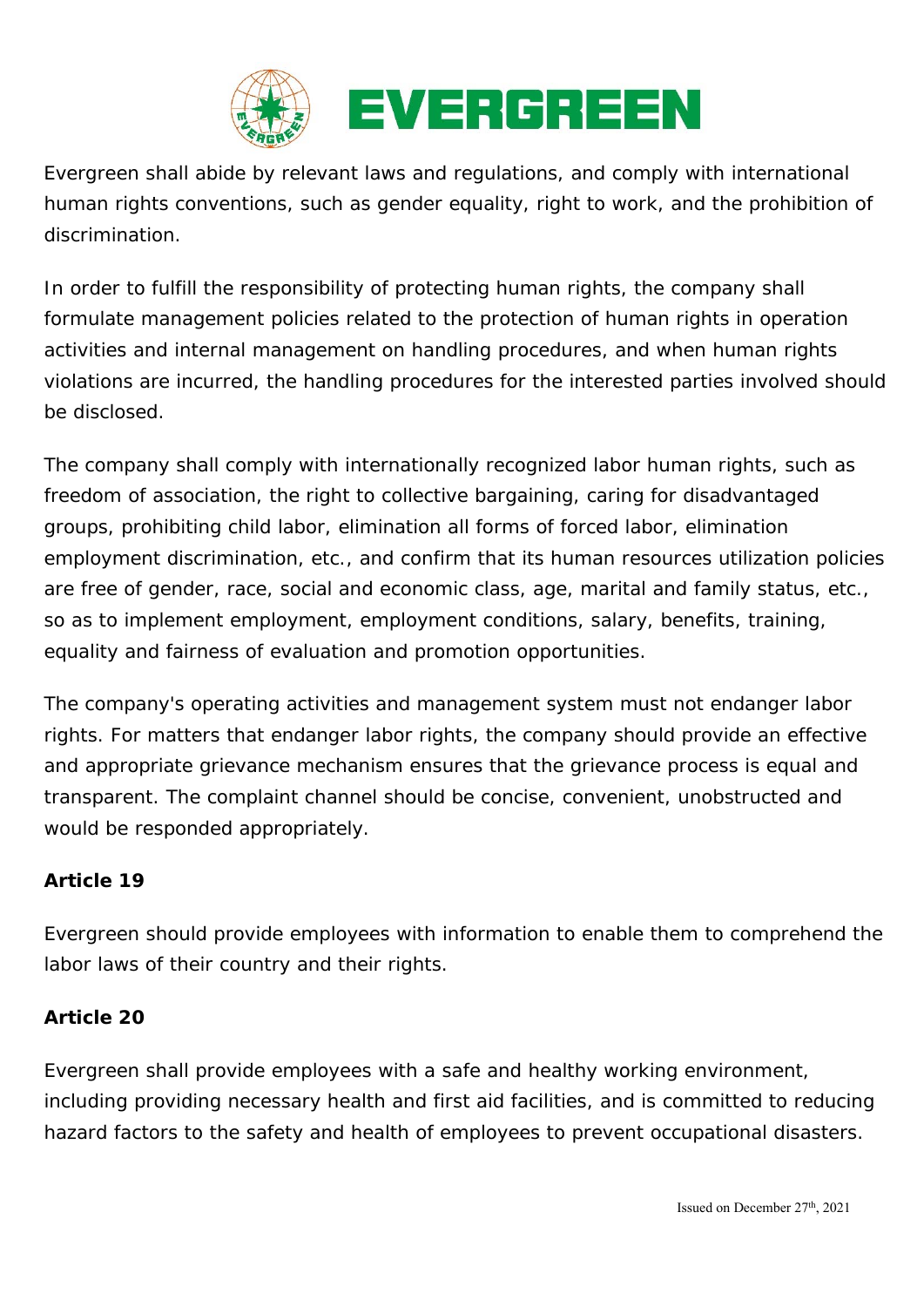

The company should regularly implement safety and health education and training for employees.

### **Article 21**

Evergreen should create a sound environment for the career development of employees and establish an effective career ability development training program.

The company should establish and implement reasonable employee welfare measures (including remuneration, leave and other welfare etc.),and appropriately reflect its operating performance in its employee remuneration policy to motivate employees to stay and reward their performance to achieve sustainability business goals.

#### **Article 22**

Evergreen shall establish multi-channels for employees to communicate and dialogue, so that employees have the rights to obtain relevant information and express opinions on company's management activities and decisions.

The company should respect the power of employee representatives to negotiate working conditions and provide employees with necessary information and hardware facilities to promote negotiation and cooperation between employers and employees and employee representatives.

The company shall notify employees of operational changes that may have a significant impact on employees in a reasonable manner.

#### **Article 22-1**

Evergreen should treat customers or consumers faced by its products or services in a fair and reasonable manner, including contracting fairness and integrity, duty of care and loyalty, truthfulness of advertising solicitation, suitability of goods or services, notification and disclosure, balance of remuneration and performance, appeal protection and professionalism of business personnel, and formulate relevant implementation strategies and concrete measures.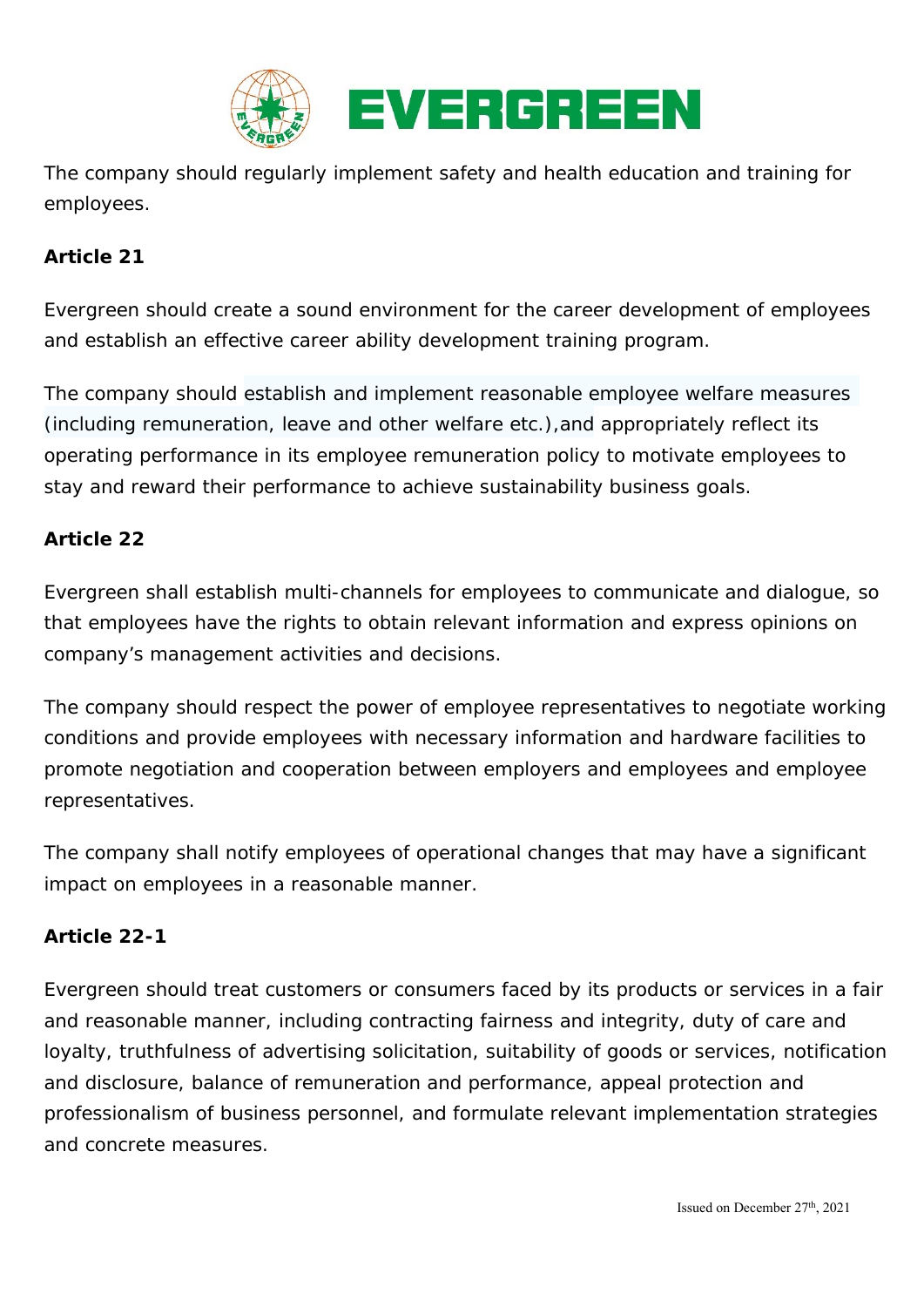

# **Article 23**

Evergreen shall be responsible for the services provided and value marketing ethics. Its procurement, operation and service provision process should ensure the information transparency and safety to prevent the provision of services from harming customer rights.

# **Article 24**

Evergreen shall ensure the quality of service in accordance with government regulations and relevant industry regulations.

The company should follow relevant laws, regulations and international guidelines in regard to customer health and safety and customer privacy involved in, and marketing and labeling of, their products and services and shall not deceive, mislead, commit fraud or engage in any other acts which would betray consumers' trust or damage consumers' rights or interests.

### **Article 25**

Evergreen shall assess and manage various risks that may cause interruption of operations, and reduce the impact on customers and society.

The company shall provide transparent and effective customer complaint procedures for the service, handle customer complaints fairly and immediately, and comply with Personal Data Protection Act and other relevant regulations for respecting the privacy of customers and protect the personal data provided by customers.

### **Article 26**

Evergreen should evaluate the environmental and social impacts of procurement on the supply source community, and cooperate with suppliers to work together to implement corporate social responsibility.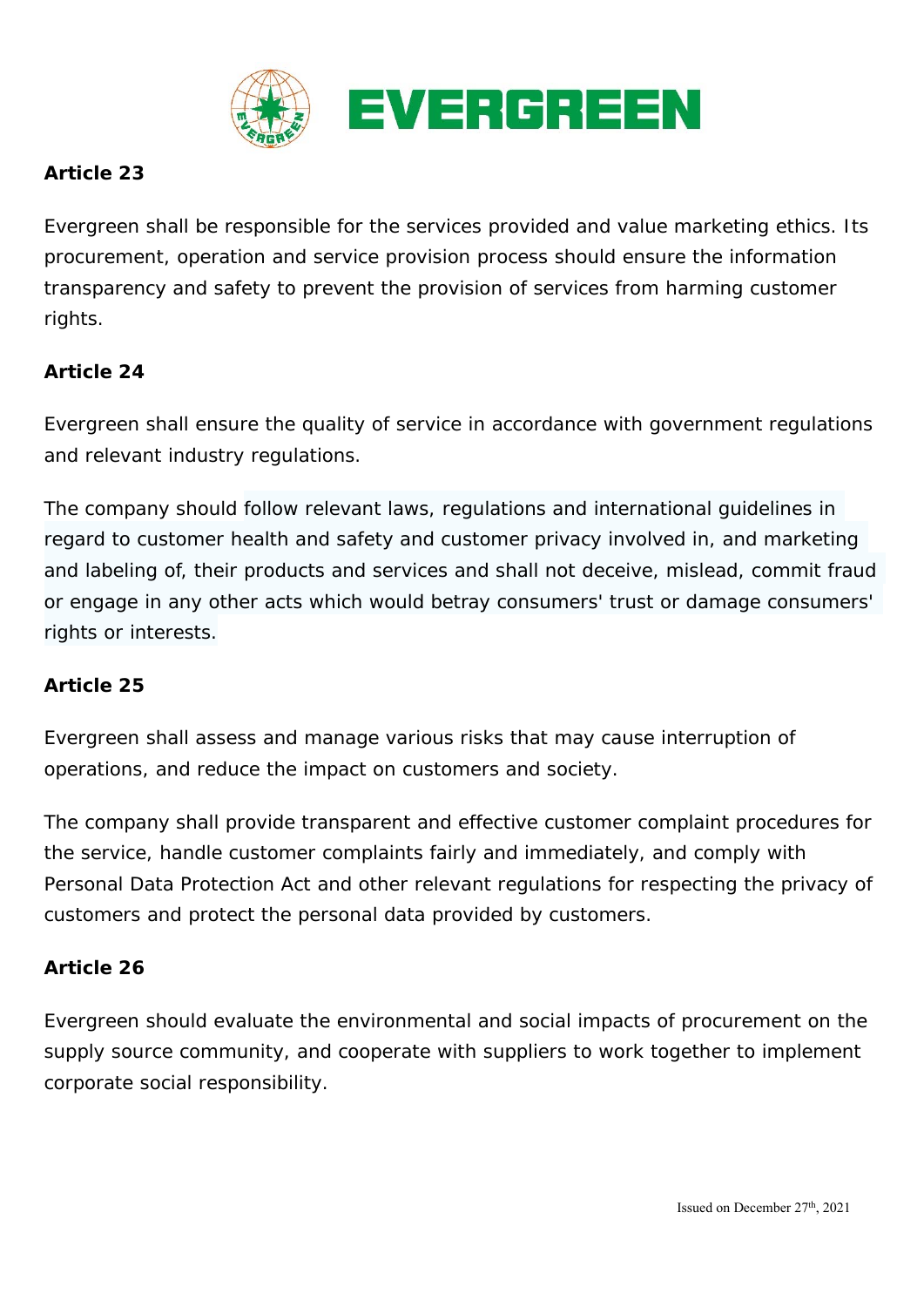

Evergreen establish supplier management policies and request suppliers to comply with rules governing issues such as environmental protection, occupational safety and health or labor rights. Prior to engaging in commercial dealings, Evergreen should assess whether there is any record of a supplier's impact on the environment and society, and avoid conducting transactions with those against corporate social responsibility policy.

When the company signs a contract with a major supplier, the content should include as far as possible compliance with the corporate social responsibility policies of both parties, and if the supplier is involved in violation of the policy and has a significant impact on the environment and society of the source community, the company may at any time term for termination or cancellation of the contract.

# **Article 27**

Evergreen shall assess the impact of the company's operations on the community, and appropriately employ the manpower in the place where the company operates to enhance community recognition.

The company may use equity investment, commercial activities, donations, corporate volunteer services or other public welfare professional services to transfer resources invest in organizations that solve social or environmental problems through business models, or civic organizations and charities that participate in community development and community education, relevant activities of public welfare organizations and local government agencies to promote community development.

### **Chapter 5 Enhancing Disclosure of Corporate Sustainability Information**

### **Article 28**

Evergreen shall handle information disclosure in accordance with relevant laws and regulations and the Corporate Governance Best Practice Principles for TWSE/GTSM Listed Companies, and shall fully disclose relevant reliable information for our corporate sustainability so as to uplift information transparency.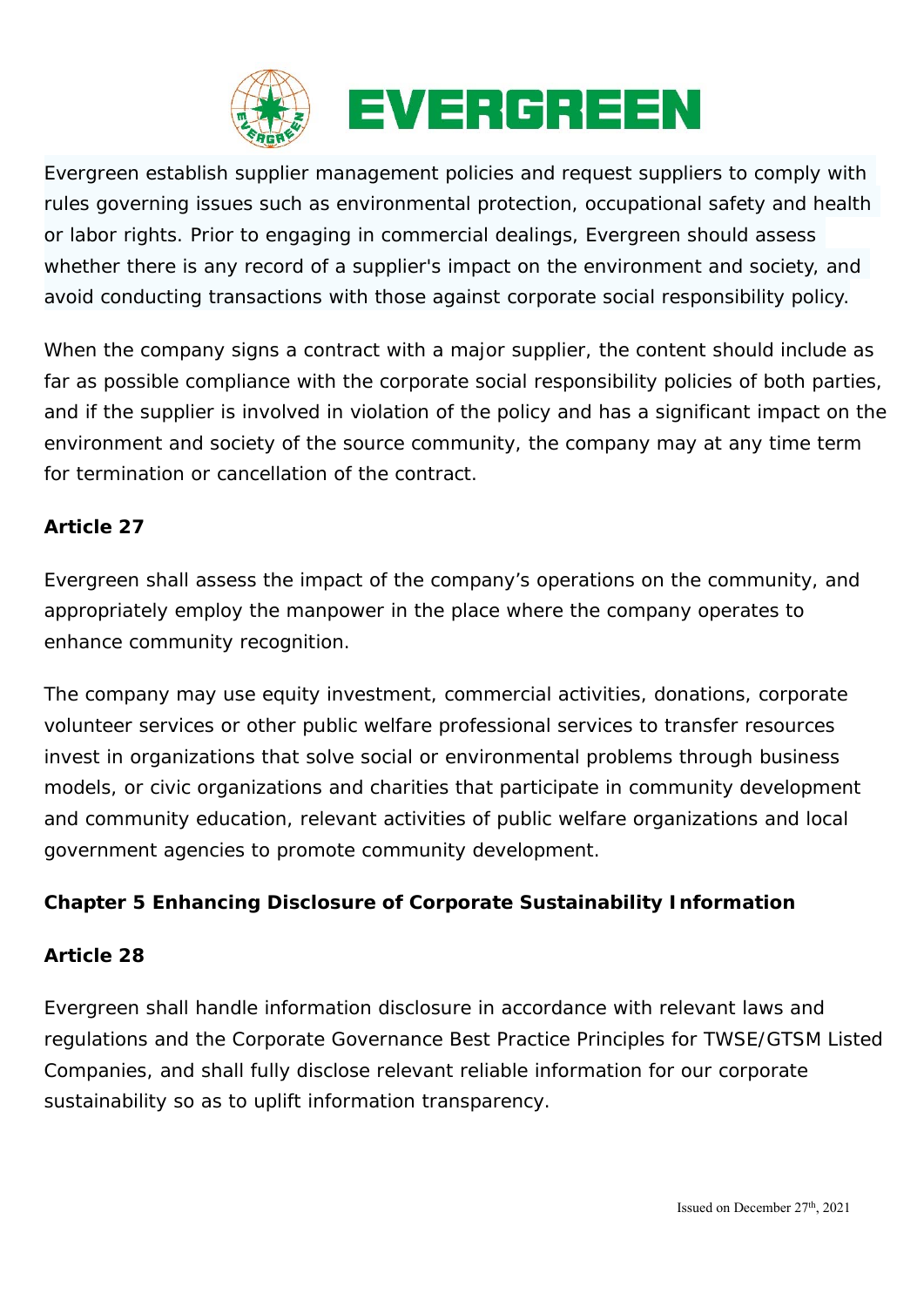

The relevant information of the company's disclosure of corporate social responsibility is as follows:

- 1. Corporate sustainability policies or related management plans and promotion plans approved by the board of directors.
- 2. The risk and impact of factors such as implementing corporate governance, developing a sustainable environment, and maintaining social welfare on the company's operations and financial status.
- 3. The fulfillment goals, measures and performance of the company formulated for corporate sustainability.
- 4. The main stakeholders and their concerns.
- 5. Disclosure of management and performance information on major environmental and social issues by major suppliers.
- 6. Other corporate sustainability related information.

#### **Article 29**

Evergreen's Corporate Sustainability Report should adopt internationally recognized standards or guidelines to expose our progress on promotion corporate social responsibility, also to monitor the latest laws and regulations of the competent authority at any time, and obtain third-party verification in accordance with the requirements of relevant laws and regulations.

To improve information reliability, its content should include:

- 1. Implement the company's corporate sustainability policies, systems or related management plans and promotion plans.
- 2. The main stakeholders and their concerns.